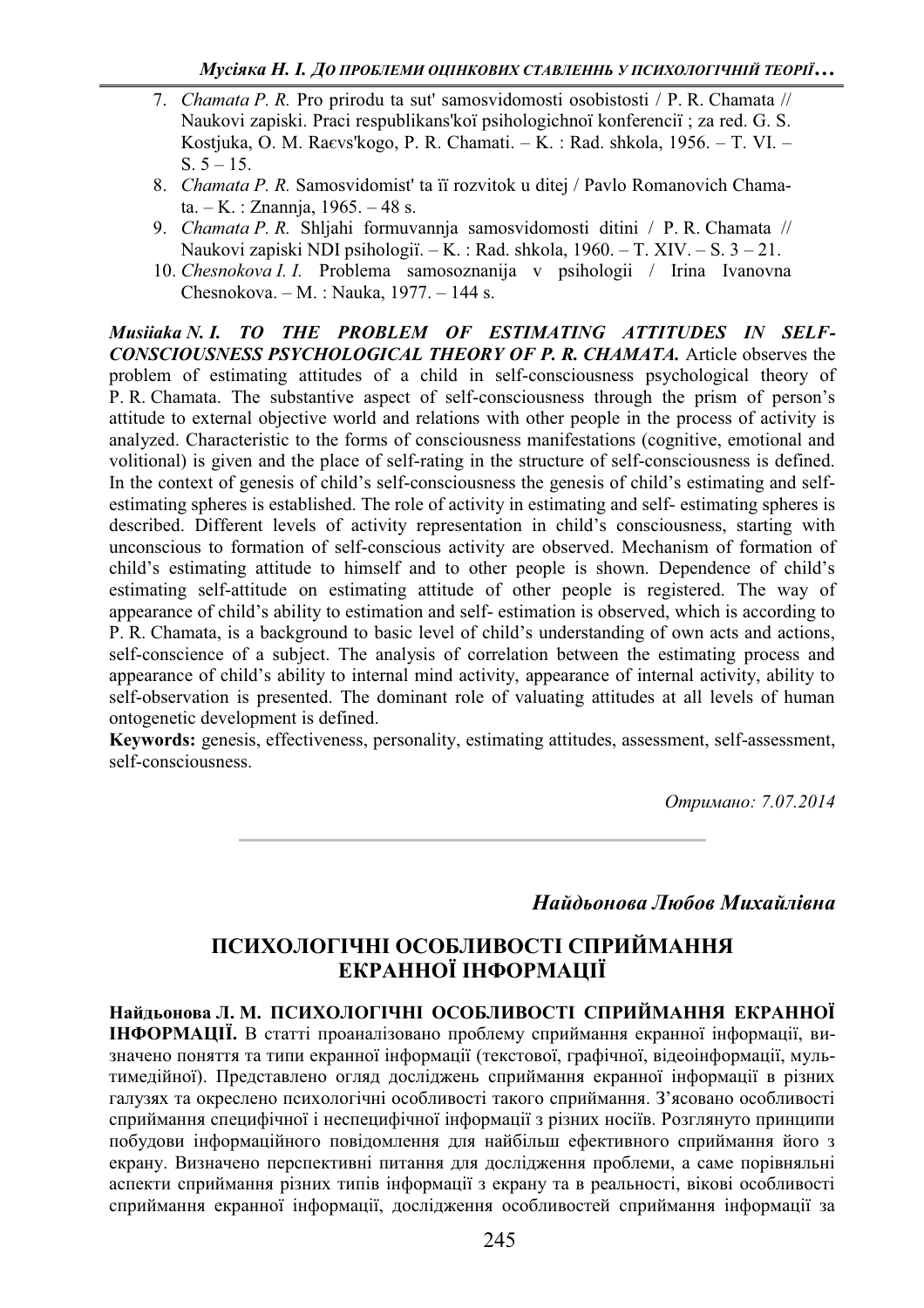допомогою екранів з різними характеристиками (розмір екрану, технічні особливості пристрою, наявність сенсорного відгуку).

Ключові слова: сприймання, візуальне сприймання, міжособистісне сприймання, екран, екранна інформація.

Найлёнова Л. М. ПСИХОЛОГИЧЕСКИЕ ОСОБЕННОСТИ ВОСПРИЯТИЯ ЭКРАННОЙ ИНФОРМАЦИИ. В статье проанализирована проблема восприятия экранной информации, определено понятие и типы экранной информации (текстовой, графической, видеоинформации, мультимелийной). Представлен обзор исследований восприятия экранной информации в различных отраслях и обозначены психологические особенности такого восприятия. Выяснены особенности восприятия специфической и неспецифической информации с различных носителей. Рассмотрены принципы построения информационного сообщения для наиболее эффективного восприятия его с экрана. Определены перспективные вопросы для исследования проблемы, а именно сравнительные аспекты восприятия различных типов информации с экрана и в реальности, возрастные особенности восприятия экранной информации, исследование особенностей восприятия информации с помощью экранов с различными характеристиками (размер экрана, технические особенности устройства, наличие сенсорного отклика).

Ключевые слова: восприятие, визуальное восприятие, межличностное восприятие, экран, экранная информация.

Актуальність. В сучасному світі значущою частиною життя людей стала взаємодія з пристроями, що мають екран. Технічний прогрес дав нам безліч спеціалізованих вузькогалузевих пристроїв, що мають екран, а також персональні комп'ютери, телевізори, телефони, які стали масовими. Сьогодні велику частину інформації, що сприймає людина у повсякденному житті, вона сприймає за допомогою екрану.

Метою цієї статті є окреслення кола питань, що стосуються сприймання екранної інформації, зокрема з'ясування психологічних особливостей сприймання екранної інформації.

Виклад основного матеріалу. Спираючись на концепцію творчого сприймання В. О. Моляко [3], слід зазначити, що під сприйманням ми будемо розуміти цілісний когнітивний процес, в якому фіксується, оцінюється й інтерпретується об'єктивна реальність в різних її модифікаціях, результатом чого є побудова (конструювання) конкретного перцептивного образу. Тобто сприймання виступає домінуючою функцією, яка невідривно пов'язана з іншими психічними функціями (пам'яттю, мисленням, увагою).

Як відомо [4], найважливішими особливостями сприйняття є: предметність, цілісність, структурність, константність, апперцепція, осмисленість, вибірковість, ілюзія.

Поняття «Екран» має декілька значень. Нас, в першу чергу, цікавлять такі: «Екран – поверхня, на яку проектується з метою відбиття потоку світла глядачу зображення, що створює проектор» та «екран (також дисплей) – пристрій відображення текстової чи графічної інформації» [2]. Таким чином, хоча, як ми бачимо ці визначення різняться за технічною основою, проте в повсякденному розумінні зближаються.

Яка ж саме інформація, може подаватися за допомогою екрану? Відповідь на це питання потрібно почати з огляду багатоманіття екранної інфор-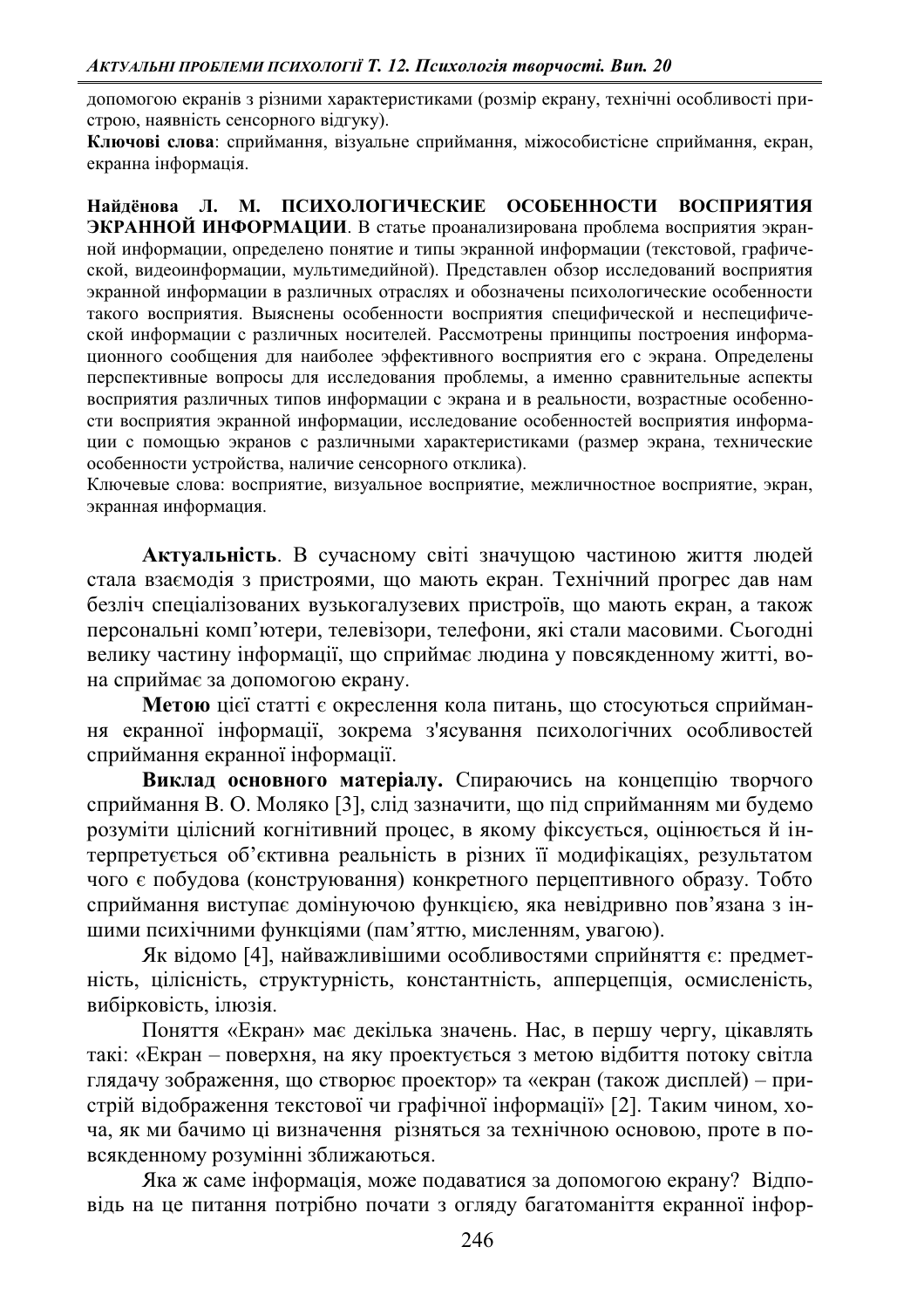мації, і певного впорядкування, проте можна визначити, що будь-яку інформацію подану за допомогою екрану, можна називати екранною.

В першу чергу, треба зазначити, що екранна інформація більшою мірою належить до візуальної інформації. Насправді, різні види сприйняття рідко можна спостерігати в чистому вигляді, здебільшого вони комбінуються один з одним. Наприклад, сприйняття кінофільму має зоровий і слуховий характер, бо глядач сприймає кадри, що проходять перед його очима на екрані, і розмову, і музику, з яких складається звукова частина картини [4]. Отже екранна інформація може бути, і часто є, змішаною, наприклад, аудіо-візуальна інформація, але без візуального компоненту ми не можемо говорити і про екранну інформацію, адже на екран ми дивимось очима, отже візуальний компонент є провідним. Хоча варто зазначити, що надзвичайно широке розповсюдження сенсорних екранів різного типу і взаємодія з ними дає нам можливість говорити не тільки про сприймання звуку при споживанні екранної інформації, а, навіть, про тактильне сприймання того чи іншого екрану.

Початок феномену екранної інформації поклали брати Люм'єр, створивши і показавши короткометражну кінострічку майже 120 років тому. З тих пір кіномистецтво набуло надзвичайного розвитку, а особливості сприймання відеоінформації досліджувалися багатьма вченими.

Іншими типами екранної інформації є текстова та графічна. Починаючи від інформації на екранах спеціального призначення і до екранів комп'ютерів, які зараз є чи не в кожному домі, вчених та спеціалістів надзвичайно цікавили особливості сприймання такої інформації, в першу чергу, для створення ефективного продукту: правильного розташування елементів на екрані для найбільш вдалого сприйняття їх людиною.

Можна говорити про певну специфічність того чи іншого типу екранної інформації. Відеоінформація - специфічний тип екранної інформації, адже відео не може існувати окремо від екрану (принаймні поки що). Разом з тим, як графіка, так і текст можуть бути представлені як на звичайних для них носіях так і на екрані, відповідно такі типи інформації є неспецифічно екранними.

Певне поєднання текстової, графічної, аудіальної, відеоінформації в одному середовищі наразі називають мультимедіа. Така мультимедійна інформація дуже добре представлена в комп'ютерному середовищі та мережі Інтернет, яку на данному етапі розвитку технологій також можна трактувати як специфічно екранну інформацію.

Наразі, вивчення прикладних аспектів сприймання екранної інформації змішаного типу найбільш затребувано в таких галузях як комп'ютерні ергономіка і дизайн (створення інтерфейсів програм, Інтернет сайтів); освіта (конструювання навчальних матеріалів, особливо при дистанційному навчанні); медіа; маркетинг і реклама.

Доробки напрацьовані для вирішення задач в різних галузях часто повторюються, оскільки результати засновуються на одних і тих самих особливостях сприймання, проте достатньо мало робіт, в яких би на емпіричному рівні були спроби узагальнення та впорядкування набутого.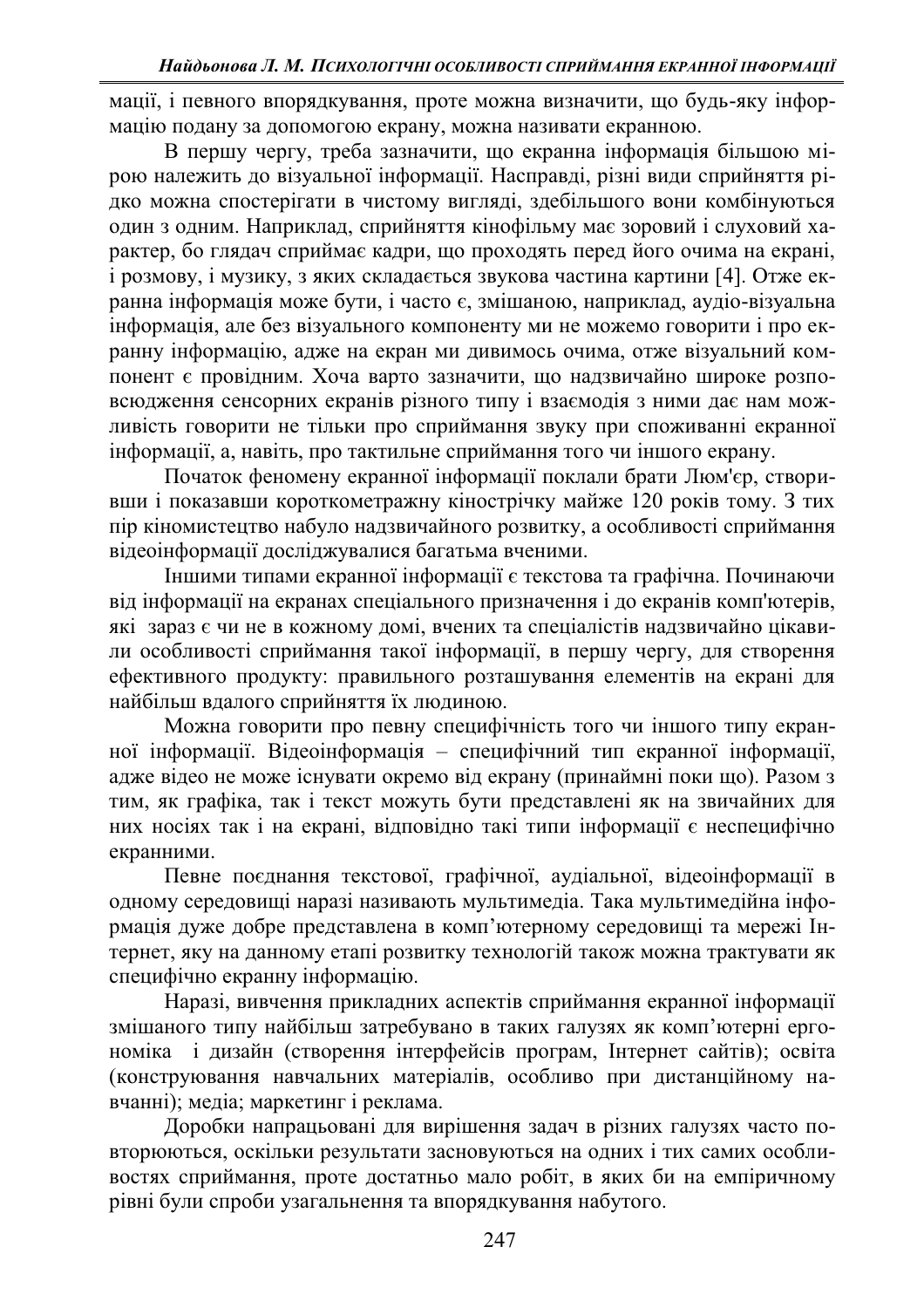Наприклад Серковою Н.В. [12] було запропоновано загальні психологічні рекомендації щодо інформації на екрані. Для підвищення рівня уваги рекомендують використовувати такі прийоми: замінювати візуальну інформацію на аудиальную тощо; замінювати одні операції на інші; змінювати на короткий час темп роботи; іноді вводити більш яскравий колір, гучніший звук. За змістом навчальний матеріал не повинен бути надто простим або заналто склалним. Весь навчальний матеріал повинен бути структурованим: найбільш складні в графічному плані зображення (незамкнуті контури, фігури з великим числом зламів контуру та ін.) повинні по можливості розміщуватися в центрі екрану; використання змішаних кольорів (типу "малиновий") і кольорів із зниженою яскравістю ("синій") на периферії екрана при високих вимогах до точності роботи використовувати небажано; найбільш значущу інформацію в навчальному кадрі необхідно представляти, використовуючи основні кольори (червоний, зелений, блакитний); графічні об'єкти, пофарбовані змішаними кольорами, доцільно використовувати в якості статичних елементів зображення; при зміні слабо помітних елементів зображення необхідно акцентувати увагу учня на елементах динаміки [12]. Треба враховувати, що з розвитком технологій певні рекомендації втрачають або послаблюють свою силу. Наприклад, використання певних кольорів має вплив на сприймання, проте з технічим покращенням кольорової передачі, особливості пов'язані с цим певним чином нівелюються.

Г. А. Нікулова та А. А. Пчелінцев [10] зазначають, що характер загальної композиції кадрів або сторінок визначає не тільки траєкторію або послідовність переходів уваги спостерігача від одного об'єкта до іншого, а й формує його інтуїтивну оцінку значущості того чи іншого інформаційного об'єкта. На основі врахування закономірностей візуального сприймання дослідники виділили 5 основних закономірностей, необхідних при розробці цифрових освітніх ресурсів:

1. Композиція повинна бути збалансована, а інформація представлена без «розривів» для сприймання. Це означає, що при впровадженні зображень в текстові фрагменти, при виборі режиму «обтікання тексту» необхідно враховувати зсув «центру ваги» екрану, так як в силу колірної насиченості ілюстрації, як правило, порушують візуальну рівновагу. Необхідно оцінювати не тільки загальну композицію і сенс, а й композиційну і смислову значимість і взаємозв'язок кожного елементу в даному зображенні.

2. Врахування компенсації уявою нечітких зорових ситуацій. Головною вимогою до якісної композиції фрагментів є впорядкованість, систематичність і виразність ознак або властивостей об'єктів, вираженість їх візуальних зв'язків і відносин типу «причина-наслідок», ієрархічне підпорядкування, хронологічна послідовність.

3. При ознайомленні з візуальними об'єктами погляд користувача сканує робоче поле переважно зліва направо, в усякому разі, рух погляду починається в лівому верхньому куті. Це диктує необхідність розташування в цій зоні інформаційно-значущих елементів. Напрямок сканування необхідно враховувати при пред'явленні групи зображень, які сприймаючий повинен обробляти в заланій посліловності.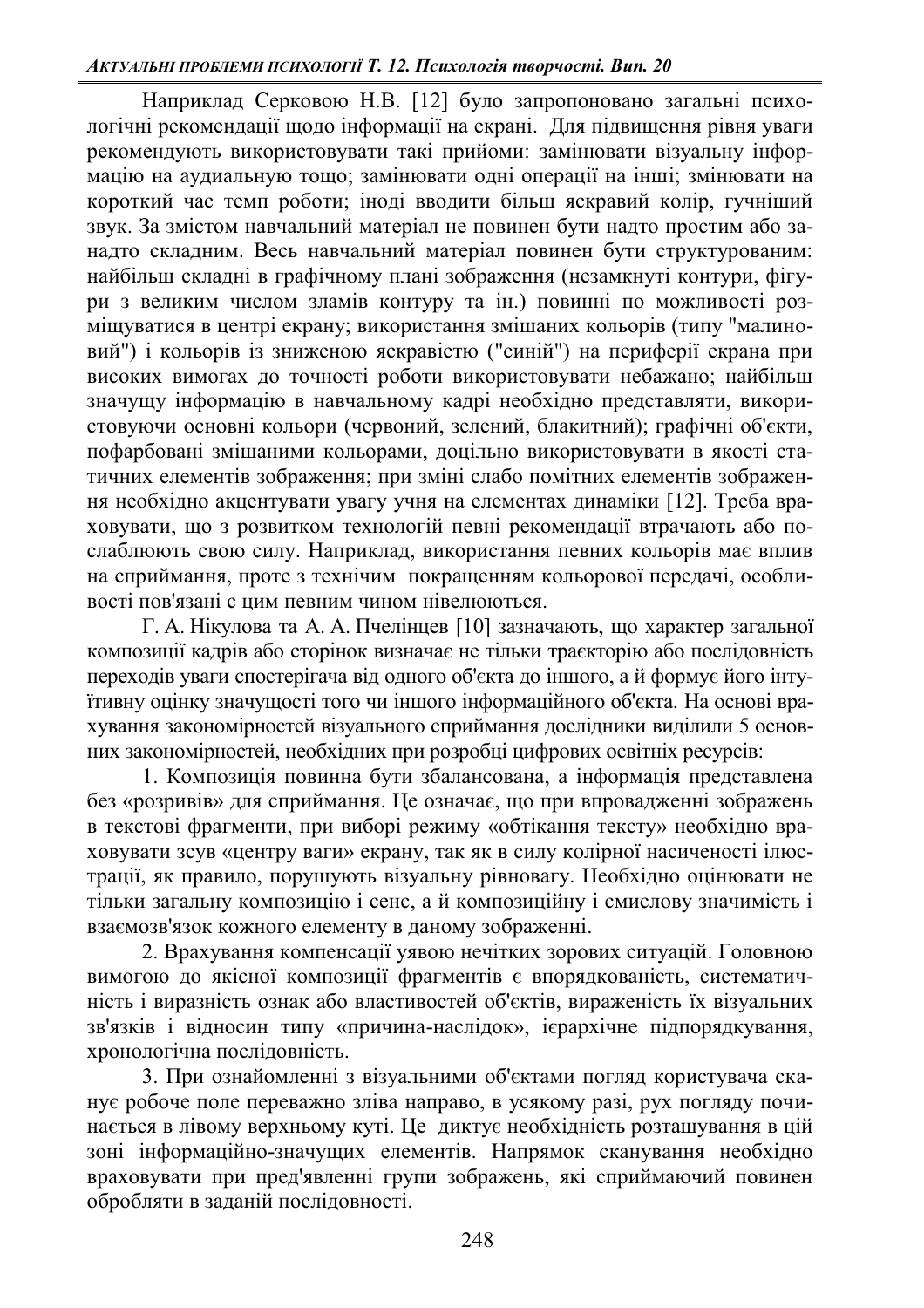4. Ритмічність представлення інформації. При розміщенні груп однорівневих елементів (наприклад, блоків іконок доступних моделей процесів або фотографій вчених) доцільно визначити візуальні закономірності їх розміщення, організують траєкторію ознайомлення з ними, а також умови їх об'єднання в єдиний ансамбль.

5. Автономність і структурність. Розбиття складної графічної інформаиії на окремі прості зображення значно полегшує її сприймання і розуміння. При цьому, кожен із значимих елементів комплексу графічних засобів відображення інформації повинен мати чітку структуру, що легко запам'ятовується і відрізняється від інших [10].

Як ми зазначали вище, дослідження сприймання текстової інформації проводилися віддавна і до сьогодні. Вивчаються сприймання і розумінні цієї інформації, і все, що може на ці процеси вплинути: технічні особливості величини і нарисів шрифтів, довжини строк, розташування текстів на сторінці тощо.

З появою можливості відображення тексту на екрані пристроїв з'явилась і низка досліджень щодо його сприймання.

З'ясовано, що фізіологічні особливості сприймання тексту з екрану монітору відрізняються від традиційного сприймання тексту. Оскільки випромінюване світло та недостатня роздільна здатність екрану створюють додаткове навантаження на зір.

Разом з тим, дослідники [5], порівнюючи сприймання тексту з екрану та паперового носія, зазначають, що папір не інтерпретує текст, а може лише надати йому додаткову виразність, в той час як текст у віртуальному середовищі завжди інтерпретація, що залежить від властивостей екрану, програмного забезпечення, виставлених користувачем налаштувань і багатьох інших параметрів. Безсумнівно, інтерактивне середовище як носій інформації має низку вагомих переваг у порівнянні з класичними друкованими технологіями. Стисло їх можна охарактеризувати наступним чином: 1) Широкі можливості оперування інформацією, в першу чергу текстовою. Нематеріальність тексту дозволяє вільно керувати ним - копіювати, вносити зміни, в тому числі паралельно з процесом сприймання. 2) Можливості нелінійного оповідання за рахунок створення активних ділянок тексту (гіперпосилань), які відсилають до інших фрагментів інформації (в друкованих виданнях цю роль грають виноски, але оперування ними не настільки зручне і ефективне) або активують спливаючі коментарі. Таким чином, інтерактивне середовище добре підходить для публікації різних довідників, енциклопедій, словників. 3) Можливості доповнення візуальної інформації візуальними ефектами, анімацією, звуком, що дуже зручно для збільнення наочності або виробленого ефекту. У той же час, сприйняття електронних документів (періодичних видань, книг) суттєво програє друкованим виданням по психологічному комфорту і зручності на рівні простого маніпулювання.

Переваги віртуального тексту обертаються його ж недоліками, тому в даний час стоїть проблема привнесення переваг друкованих видань в інтерактивне середовище [5].

Однією із спроб це зробити можна назвати нову технологія папероподібних екранів (e-ink – електронне чорнило), яка з'явилася менше десяти ро-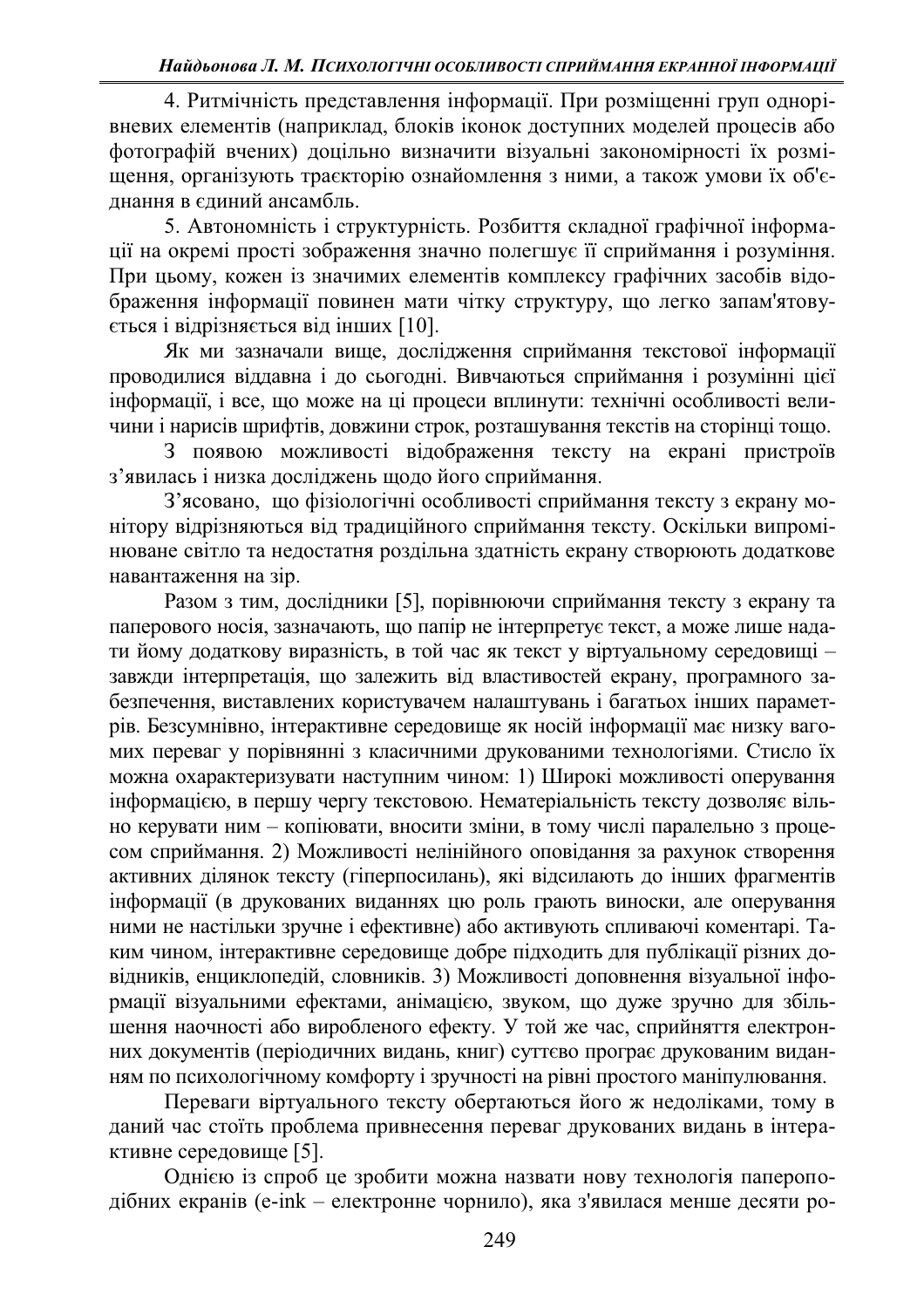ків тому досить швидко набула популярності користувачів. Хоча такий тип екрану може відображати і графічні зображення (в обмеженій кількості відтінків сірого), у першу чергу, вони пристосовані для відображення текстової інформації. Головна особливість таких екранів - відсутність випромінюваного світла, що є відзнакою більшості існуючих екранів пристроїв.

Якщо проаналізувати враження користувачів (наприклад викладені на сайті the-ebook.org) шоло особливостей сприймання текстової інформації за допомогою такого носія на відміну від іншого типу екрану чи звичайної паперової книги, то можна зауважити наступне: більшість користувачів відзначають комфортність для очей і полегшене сприймання на відміну від тексту на «екрані, що світиться», наближеність до звичайної книги. Багато хто зазначає надзвичайну зручність налаштування всіх параметрів «під себе», вибір шрифтів, інтервалів, колонтитулів тошо; зручність збереження контенту для читання, наявність додаткових функцій, таких як нотатки, цитати, годинник. Існують екрани з діагоналлю 5, 6, 9 дюймів. Найбільш поширеними є пристрої з 6-тидюймовими екранами, що є певним компромісом між бажанням мати компактний пристрій для читання, його ціною та кількістю тексту, що може на ньому розміститися. Отже, питання розміру екрану лиша-€ться відкритим.

Разом з тим багатьом користувачам не вистачає у порівнянні зі звичайною книгою, тактильного відчуття гортання сторінок, звуку, що їх супроводжує, запаху книги, відчуття її ваги. Можна сказати, що ці недоліки стосуються не сприймання текстової інформації, а виступають комплексом ознак, певної атмосфери, що його оточує. Напрошується порівняння із сприйняттям певної події у реальності та з екрану телевізору, коли інформація та сама, але певна частина реальності не сприймається, або сприймається викривлено.

Отже, одна із провідних проблем сприймання екранної інформації – це визначення психологічних особливостей сприймання неспецифічної інформації за допомогою екрану у порівнянні з її сприйманням в інших умовах. Незважаючи на актуальність цього питання, подібних досліджень проводиться надзвичайно мало.

Наголосимо, що хоча ми і визначили відеоінформацію як специфічно екранну для сприймання, проблема порівняння тут теж присутня, і це порівняння зі сприйманням реальності.

Існує низка досліджень щодо «ефекту присутності» - створення за допомогою виразних засобів журналістики зримої картини, що дозволяє глядачеві відчути себе на місці події. Використовується також поняття ефект реальності (reality effect). Вважається, що це явище стосується насамперед кінематографу і аудіовізуальних ЗМІ, в першу чергу, телебачення, а також віртуальних образів, що створюються на основі комп'ютерної техніки [6].

Гснує думка, що ефект присутності залежить від величини екрану, за допомогою якого транслюється зображення. При цьому вважається, «чим більше тим краще», тобто чим більший екран, тим більш явний ефект присутності. Т. Трошіанко, Т. С. Міз, С. Хінд провели низку дослідженнь, врахувавши методологічні недоліки попередніх дослідників (наприклад не врахову-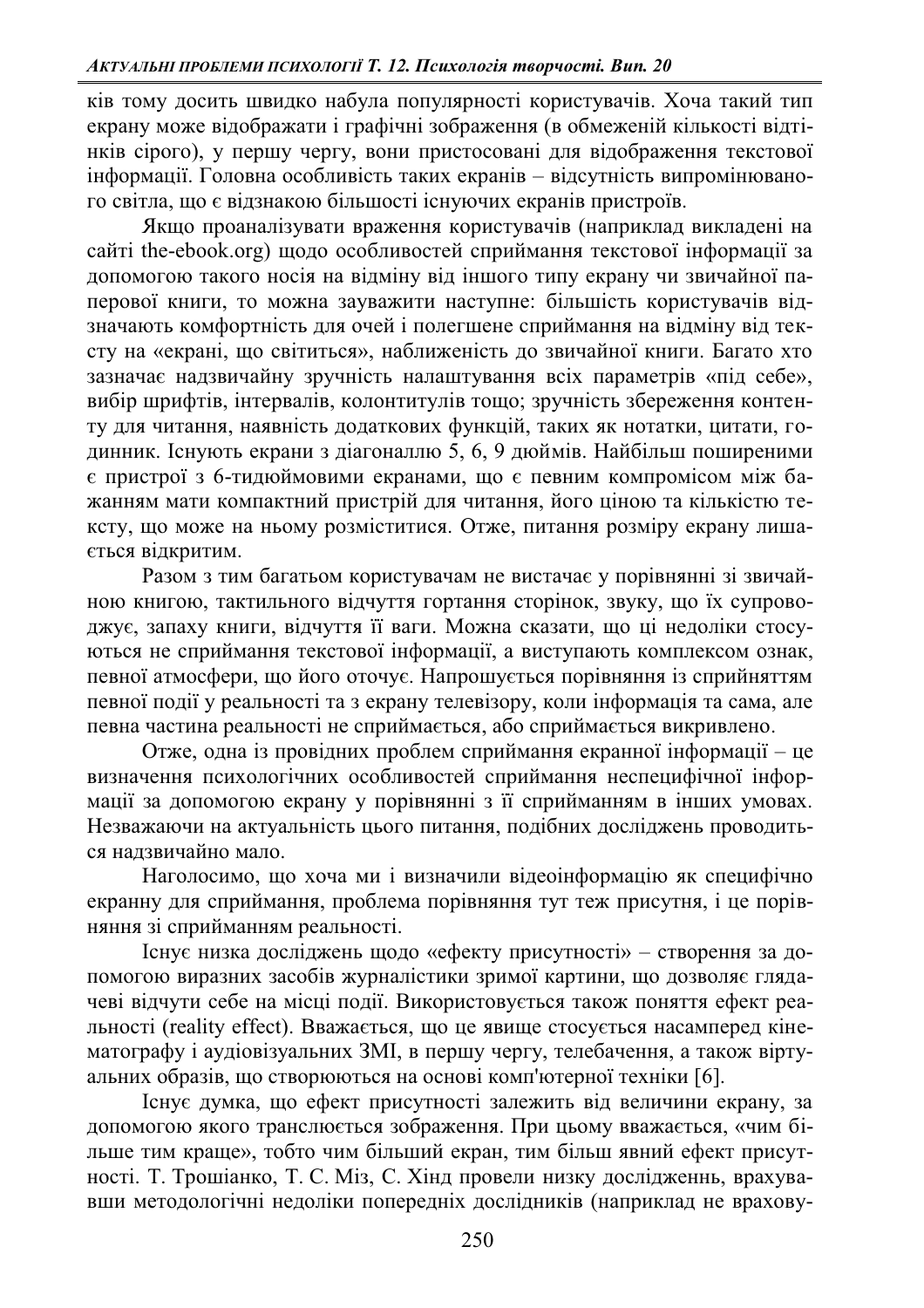валася яскравість екрану тощо) щодо впливу величини екрану та інших факторів, що можуть впливати на відчуття присутності.

Дослідниками було зроблено висновок, що перегляд певних стимулів, які дають високий ступінь занурення, зокрема кіно, дозволяє оцінити вплив на суб'єктивне відчуття присутності таких параметрів, як розмір екрану, колір, 3D-ефект. При цьому зазначається, що при перегляді стимулу тип сцени, що пред'являється має більший вплив на відчуття присутності, ніж розмір екрану. Наприклад, сприймання сцен з людьми викликало більше відчуття присутності у глядача, ніж сприймання сцен з пейзажами, як на більшому так i на меншому екранi [13].

Зважаючи на такий факт, надзвичайно важливим є питання сприймання сцен, які несуть в собі ризики (наприклад сцен насильства). Аналіз результатів проведених досліджень дозволяє констатувати зростання рівня агресивності поведінки під впливом перегляду сцен насильства. О. В. Виноградна у своєму досліджені зазначає, що структура сприйняття молоддю сцен насильства в художніх фільмах включає такі компоненти: рівень жорстокості сцени; осмисленість епізоду; реалістичність сцени; містичність сцени; переживання спровокованої переглядом агресії (ідентифікація з агресором, виникнення агресивних думок, почуттів, фантазій, бажань); співпереживання жертві; формування насильницької картини світу; задоволення від перегляду, що може бути пов'язане з переглядом цікавої сцени, переглядом недозволеного, прийняттям насильства. Дослідниця визначила три типи сприйняття молоддю сцен насильства в кінофільмах. Перший тип відрізняється підвищеною чутливістю до насильства, негативним ставленням до нього, другий - відносно слабкою емоційною реакцією на насильство, яке не пробуджує сильних позитивних чи негативних емоцій, прагнення наслідувати. Третій тип характеризується низькою емоційною чутливістю до жорстокості, дуже вираженим позитивним ставленням та інтересом до насильства, схильністю переживати задоволення та агресивно реагувати у відповідь на демонстрацію екранного насильства. До особливостей сприймання екранного насильства, що є потенційно небезпечними, оскільки можуть сприяти прояву глядачем агресії після перегляду, належать: знижена емоційна чутливість до жорстокості; бачення **відповідних сцен як реалістичних; схильність до ідентифікації з агресивним** персонажем; схильність до виникнення агресивних думок, почуттів, фантазій внаслідок перегляду; переживання всіх форм задоволення від перегляду; формування насильницької картини світу [1].

Ще одним цікавим дослідженням сприймання відеоінформації є робота О.С. Маркіної «Соціально-психологічні особливості сприймання і розуміння художнього фільму», в якій вона виявила ряд психологічних феноменів і механізмів сприймання фільму: «смислова валентність» епізодів фільму - як частота, з якою той чи інший епізод використовується глядачами для інтерпретації основного змісту фільму при пошуку смислових зв'язків з іншими епізодами картини; партитура зміни «смислових домінант» – найбільш важливих епізодів, які розкривають, з точки зору глядачів, основну ідею фільму; смислове зближення («замикання») різних змістовних тем кінооповіді, здійснене гляда-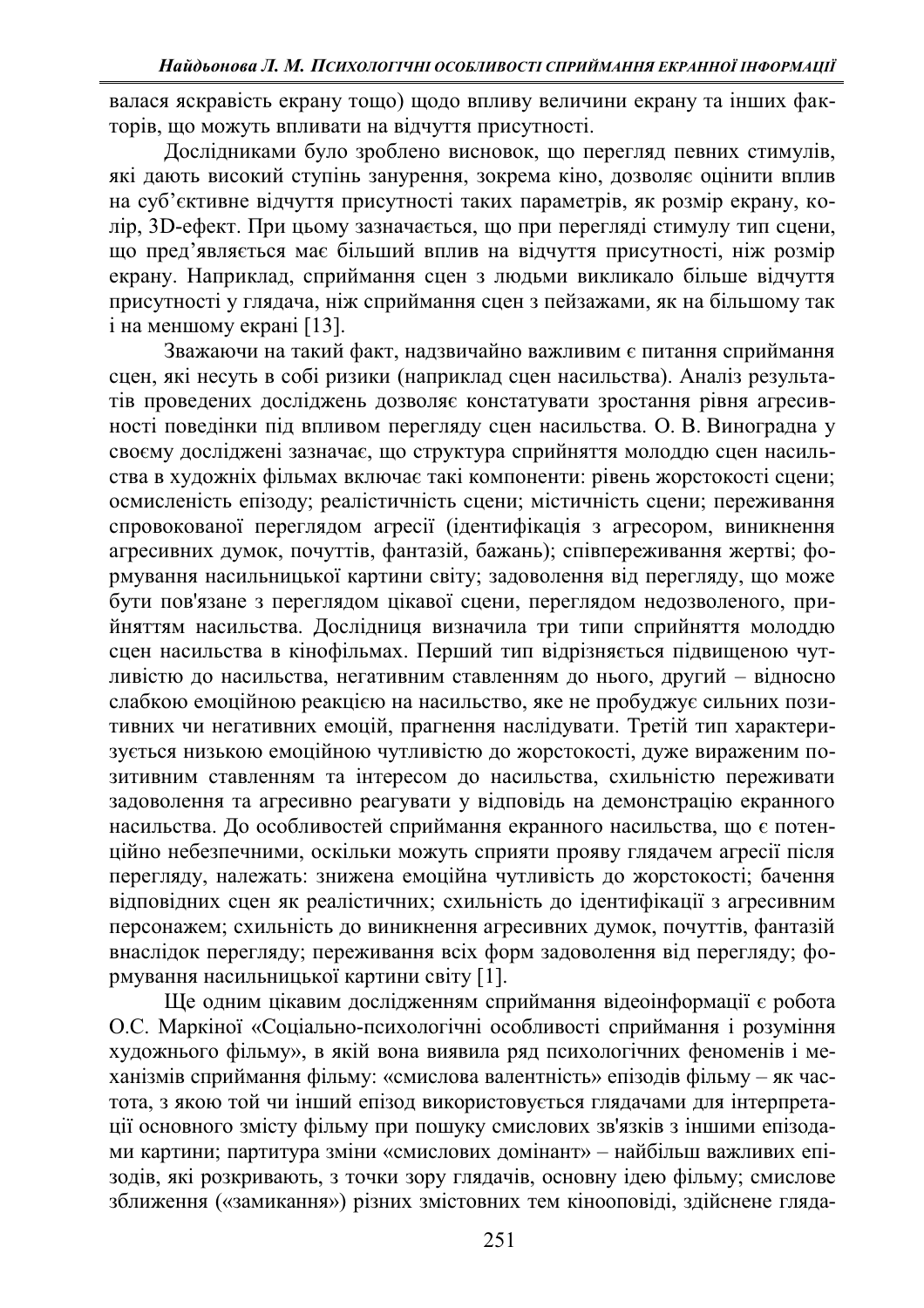чем шляхом певної інтелектуальної роботи; зміна «точок зору» глядача (децентрація), коли морально-етичний конфлікт фільму розглядається не тільки з точки зору головного героя, але і з позицій інших персонажів фільму [7].

Також одним з надзвичайно цікавих аспектів сприймання екранної інформації є сприймання іншої людини. При сприйманні облич на відео у глядачів відбуваються такі ж нейрофізіологічні процеси як і при сприйманні реальної людини [13]. Проте зараз набули надзвичайного поширення соціальні мережі та інші Інтернет-середовища в яких відбувається спілкування людей. При цьому образ людини, яка презентує себе може не містити навіть елементів її зовнішності (фізичного вигляду). Також інша інформація, доступна нам у реальності недоступна при сприйманні екранного образу. Разом з тим, презентується інформація, яка в реальності не належить до первинної при сприйманні. Отже, навіть у випадку, коли людина використовує своє фото при спілкуванні (у соціальних мережах чи сайтах знайомств), сприймання людини людиною відмінне від того, що відбувається у реальності.

Невидимість співрозмовника в віртуальної комунікації призводить до того, що образ іншого в віртуальної комунікації починає визначатися не стільки рисами іншого, скільки особливостями суб'єкта сприймання – образ іншого починає будуватися за аналогією з образом себе. Тобто, образ іншого добудовується на основі досвіду того, хто його сприймає, наділяється рисами суб'єкта сприймання або ідеалізується. Ця закономірність характерна, швидше за все, тільки для сприйняття необізнаних ні реально, ні віртуально між собою людей. Тобто, вона проявляється при спілкуванні з абсолютно незнайомими або малознайомими людьми. У міру продовження віртуального знайомства ці тенденції послаблюються, так само, як і в реальному спілкуванні [3].

Не вийняткова ситуація, коли Інтернет-спілкування має на меті переведення його у реальне, побудову певних стосунків. Сприймання особистості незнайомої людини по фотографії при спілкуванні в Інтернет, наприклад, на сайтах знайомств, надає достатньо соціально-психологічної інформації для прийняття рішення про можливість побудови міжособистісних стосунків з цією людиною, зазначає О. А. Мелешников. Рішення про знайомство на сайті € результатом взаємного опосередкування чинників фізичної привабливості, суб'єктивної інтерпретації особистості по фотографії та текстової інформації, що міститься в першому відправленому повідомленні або анкетних даних. При цьому, текст повідомлення створює установку, яка визначає значимість впливу привабливості та оцінки особистісних рис [8].

Також дослідників цікавить ситуація сприймання вже знайомої людини опосередкована мережею Інтернет. Міжособистісне сприймання в Інтернетсередовищі має відмінності від міжособистісного сприйняття в реальному просторі, зазначає В. К. Обиденкова. При цьому міжособистісне сприйняття в кіберпросторі має перетворюючий вплив на сформовані в реальному середовищі уявлення про суб'єкта, що сприймається. Досліднецею виявлено змінення сприймання динамічних характеристик і збереження сприймання статичних характеристик особистості при переході ситуації взаємодії з реального середовища у віртуальне, а також те, що перше враження про суб'єкта в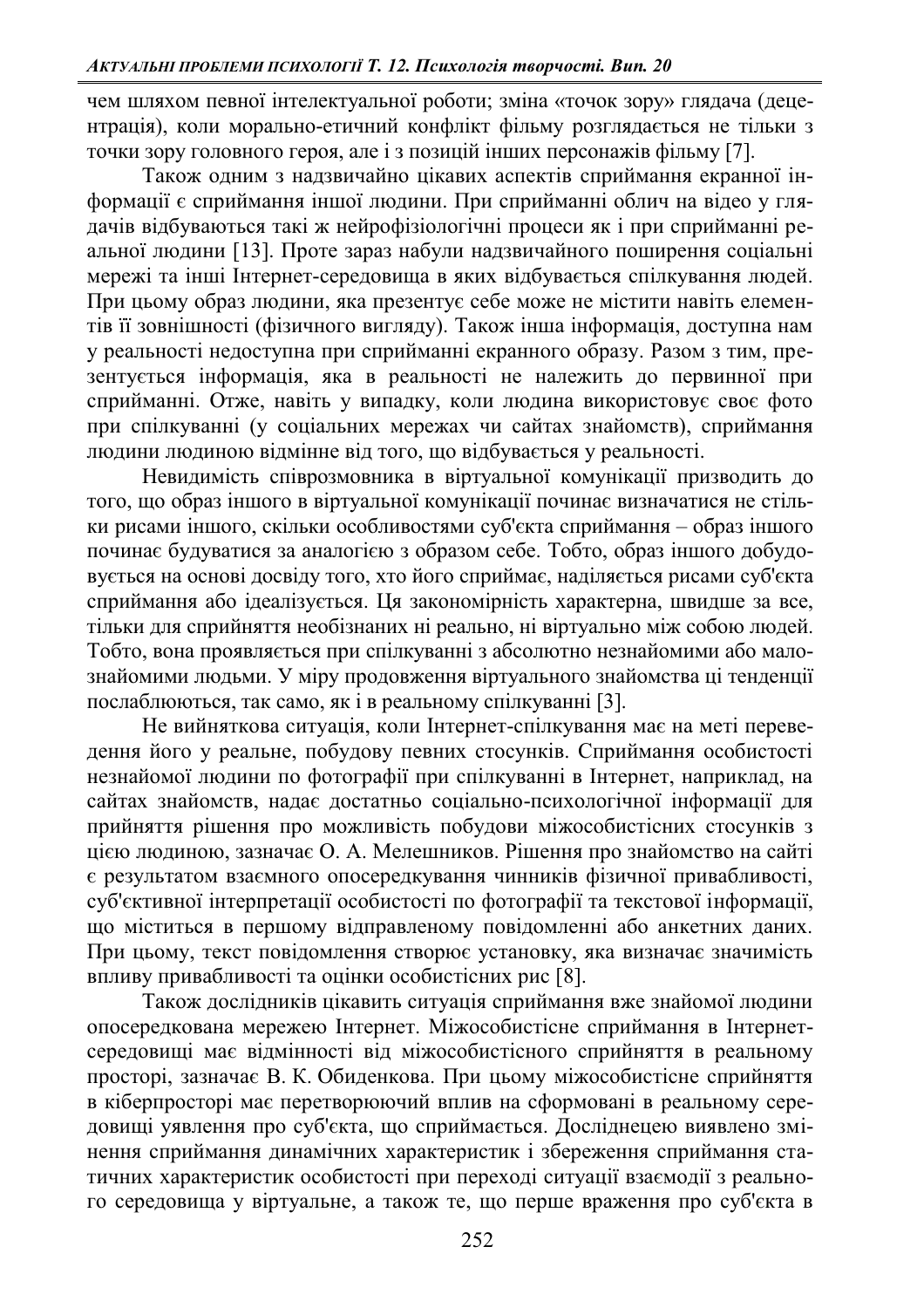реальному середовищі трансформується в соціальній мережі Інтернетсередовища в бік нейтралізації емоційного ставлення та узагальнення отриманої інформації. У ситуаціях відсутності досвіду спілкування з сприймаються суб'єктом при вступі в простір соціальної мережі Інтернет-середовища простежується більш ефективне сприймання статичної інформації, ніж в реальному середовищі. Збільшується кількість деталей і особливостей сприйнятої особистості. Відносини сприйманого суб'єкта з іншими користувачами також сприймаються більш розгорнуто і детально. Тим не менш, емоційне ставлення до нього сприймаючого суб'єкта згладжується, наближуючись до нейтрального. Зазвичай, у реальному просторі, навпаки, перше враження прагне більшою мірою до цілісності, ніж до детальності, однак розширяється гамма емоційних уявлень про людину, що сприймається. На перший план виступає сприйняття динамічної інформації. Механізми міжособистісної перцепції мають місце як у реальному, так і у віртуальному середовищі, а інтенсивність їх прояву пояснюється наявністю ситуації першого враження, браком емоційної складової спілкування та інформації динамічного характеру в Iнтернет-середовищі [11].

Також, вагомим питанням, яке піднімають дослідники у вивченні сприймання інформації з екрану, є вікові особливості. Адже всі вікові групи мають вікові особливості сприймання, а певні вікові групи, наприклад підлітки, опиняються в умовах додаткового ризику наодинці з екраном.

Висновки. Отже ми розглянули особливості екранного сприймання різних типів інформації. Незважаючи, на надзвичайну кількість наукових робіт, в яких досліджується сприймання, а також надзвичайну поширеність екранів у повсякденному житті, психологічних досліджень, спрямованих саме на вивчення сприймання екранної інформації достатньо мало. Найбільш поширеними є прикладні дослідження в освітній, комп'ютерній, маркетинговій галузях, тощо. Також вивчаються актуальні питання щодо сприймання інформації, яка несе в собі ризики, різноманітні аспекти сприймання інформації в Інтернеті, в тому числі особливості сприймання людини людиною як частини Інтернет-комунікації.

Проте, певні питання страждають на дефіцит уваги дослідників. Таким, на нашу думку, є масове, в тому числі серед дітей, поширення смартфонів (пристроїв з достатньо маленьким екраном). Хоча вивчення впливу розміру екрану на сприймання досліджується, беспосередньо особливості малорозмірних екранів і ризики, які вони несуть лосліджені нелостатньо.

На нашу думку, найбільш перспективними питаннями для подальших досліджень є такі, як: порівняння особливостей сприймання різних типів інформації з екрану та в реальності, вікові особливості сприймання екранної інформації, дослідження особливостей сприймання інформації за допомогою екранів з різними характеристиками (розмір екрану, технічні особливості пристрою, наявність сенсорного відгуку тощо).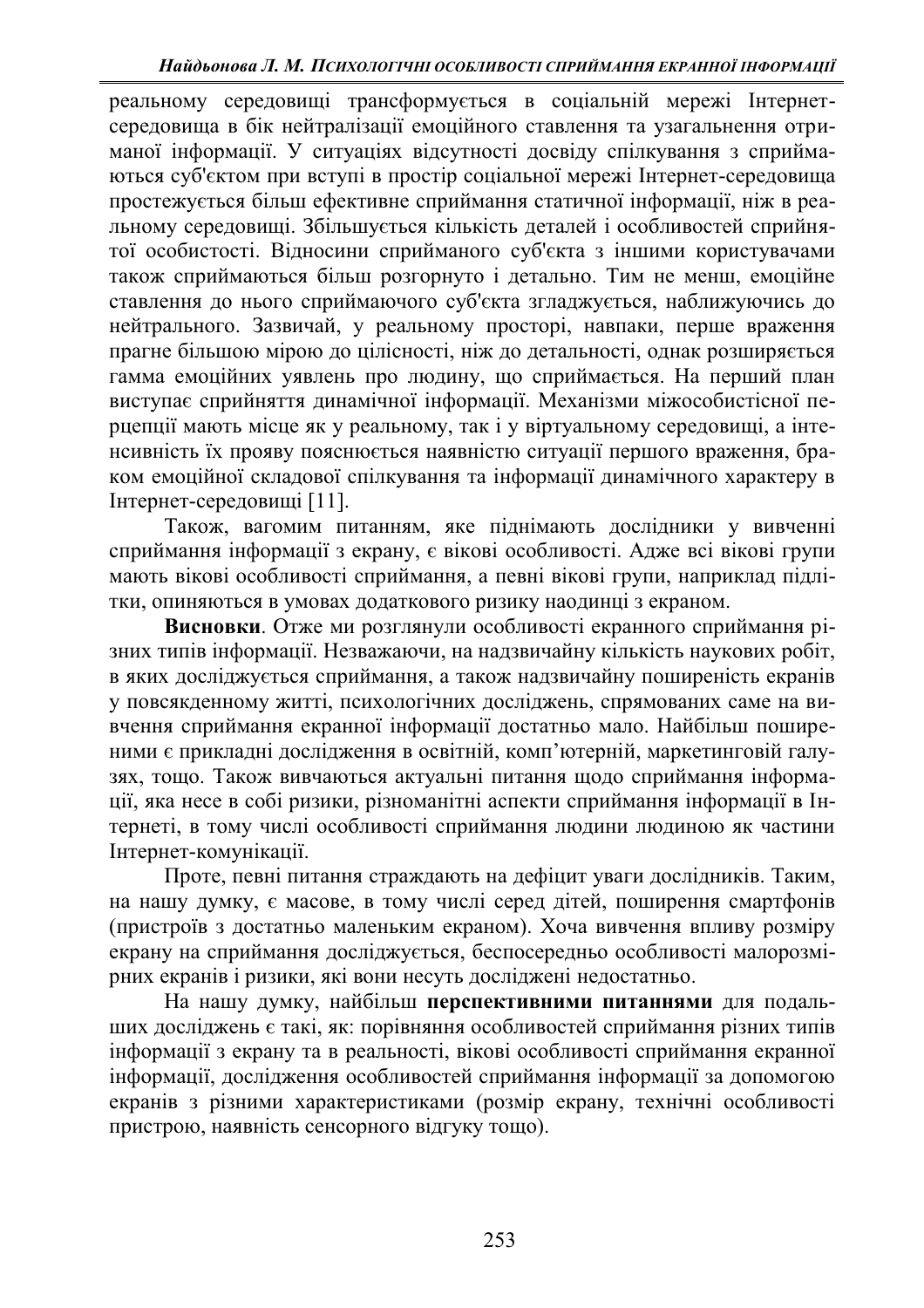## СПИСОК ВИКОРИСТАНИХ ЛЖЕРЕЛ

- 1. *Виноградна О.В.* Психологічні чинники сприйняття молоддю епізодів насильства в художніх фільмах: Автореф. дис... канд. психол. наук: 19.00.07 / О.В. Виноградна; Ін-т психології ім. Г.С. Костюка АПН України. — К.,  $2007. - 19$  c.
- 2. Вікіпедія: Вільна енциклопедія [Електронний ресурс]. Режим доступу: https://ru.wikipedia.org/wiki/%D0%AD%D0%BA%D1%80%D0%B0%D0%BD
- 3. *Жичкина А. Е.* Социально-психологические аспекты виртуальной коммуни-<br>кации [Электронный ресурс] / А. Е. Жичкина. кации [Электронный ресурс] / URL: http://forum.oculus.ru/?m=sr&it=15020.
- 4. Загальна психологія: Навчальний посібник / Варій М. Й. 2-ге видан., випр. і доп. - К.: «Центр учбової літератури», 2007. – 968 с.
- 5. Золотарев Д. А. Сравнительный анализ особенностей восприятия текста на бумажном носителе и в интерактивной среде / Д. А. Золотарев, Т. В. Белько // Известия Самарского научного центра РАН  $-$  2011, том 13,  $\mathbb{N}$  2.  $215 - 220$ .
- 6. *Князев А.А.* Энциклопедический словарь СМИ. Журналистика и лингвистика, коммуникативистика и право, история журналистики и технология: дефиниции, термины, концепции, справочные материалы / А.А. Князев – Бишкек: Издательство КРСУ. — 2002. — 164 с.
- 7. *Маркина О. С.* Социально-психологические особенности восприятия и понимания художественного фильма: Автореф. дис... канд. психол. наук: 19.00.05 / Ольга Сергеевна Маркина — Москва, 2010. — 29 с.
- 8. *Мелешников А. А.* Восприятие личности по фотографии при общении в Интернет (на материалах сайтов-знакомств): Автореф. дис... канд. психол. наук: 19.00.05 / Алексей Алевтинович Мелешников — 19.00.05 — Ярославль,  $2010. - 27$  c.
- 9. *Моляко В. О.* Концепція творчого сприймання / В. О. Моляко // Актуальні проблеми психології: Проблеми психології творчості: Збірник наукових праць / За ред. В. О.Моляко. – Т.12. – Вип. 5. – Ч.1. – Житомир, 2008. – С. 7-14.
- 10. *Никулова Г.А*. Представление графической информации в образовательных ресурсах / Никулова Г.А., Пчелинцев А. А. // Вестник ФГБОУ ВПО "Пермский государственный гуманитарно-педагогический университет" Серия "Информационные компьютерные технологии в образовании". - Вып. 6. - $2010. - C. 90 - 97.$
- 11. Обыденкова В.К. Межличностное восприятие в контексте киберсоциализации человека в Интернет-среде // Материалы VI Международной студенческой электронной научной конференции «Студенческий научный форум»<br>URL: http://www.scienceforum.ru/2014/478/2821 (дата обращения: http://www.scienceforum.ru/2014/478/2821 (дата обращения: 21.11.2014).
- 12. Серкова Н. В. Восприятие электронной информации при дистанционном обучении / Серкова Н. В. // Вестник Ассоциации Открытый Университет Западной Сибири. 1999. – №1. – С. 71–73.
- 13. *Troscianko T*. Perception while watching movies: Effects of physical screen size and scene type / Tom Troscianko, Timothy S. Meese, Stephen Hinde. — Iperception. 2012;  $3(7)$ : 414–425. Published online Jul 5, 2012

## *SPYSOK VYKORYSTANYH DZHEREL*

- 1. Vynogradna O.V. Psyhologichni chynnyky spryjnjattja moloddju epizodiv nasyl'stva v hudozhnih fil'mah: Avtoref. dys... kand. psyhol. nauk: 19.00.07 / O.V. Vynogradna ; In-t psyhologii' im. G.S. Kostjuka APN Ukrai'ny. — K., 2007.  $-19$  s.
- 2. Vikipedija: Vil'na encyklopedija [Elektronnyj resurs]. Rezhym dostupu: https://ru.wikipedia.org/wiki/%D0%AD%D0%BA%D1%80%D0%B0%D0%BD
- 3. Zhichkina A. E. Social'no-psixologicheskie aspekty virtual'noj kommunikacii [E'lektronnyj resurs] / A. E. Zhichkina. – URL: http://forum.oculus.ru/?m=sr&it=15020.